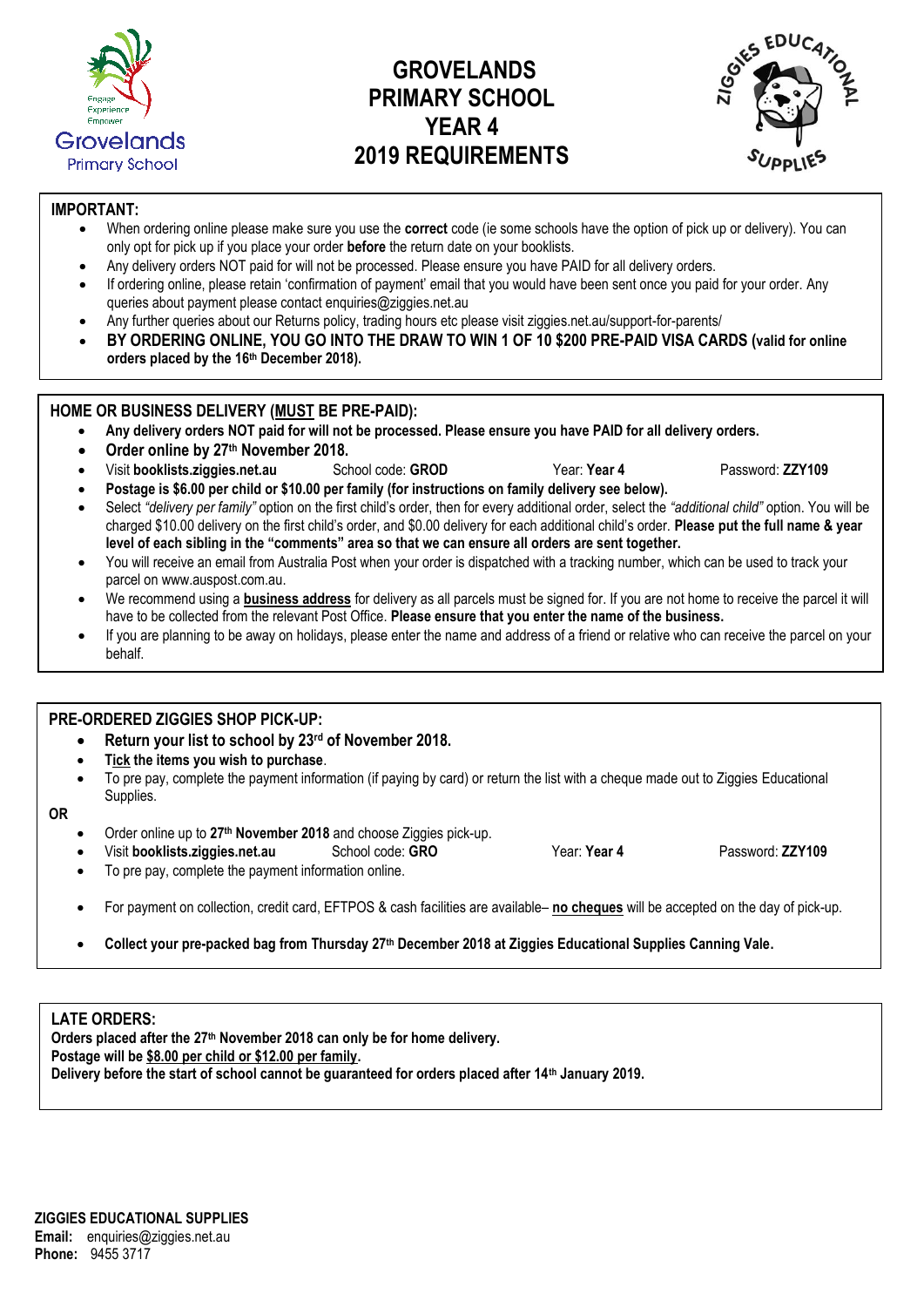

#### **MISSING ITEMS:**

If you have any items missing from your pack that are not listed as being on back order, please notify us within 7 days of receiving your order by emailing enquiries@ziggies.net.au. Any claims made after this date will not be accepted.

#### **REFUNDS:**

Refunds will be granted for textbooks/workbooks on your Requirements List that are in **PERFECT** condition up to the **17 th February 2019 or 14 days from date of purchase** (whichever is the latter). PERFECT condition = still wrapped in packaging, no name written on, no bent corners, no book covering.

**NO REFUNDS WILL BE ISSUED FOR DIGITAL PRODUCTS WHICH HAS HAD THE CODE SCRATCHED OFF/OR SEAL HAS BEEN BROKEN.**

## **NO REFUNDS WILL BE ISSUED FOR ITEMS MARKED WITH A #, THESE ITEMS ARE FIRM SALE.**

Ziggies will gladly refund or exchange any items deemed faulty from the manufacturer.

### **YOU MUST BRING IN YOUR RECEIPT. A REFUND WILL NOT BE GIVEN IF THE RECEIPT IS NOT PRESENTED.**

| <b>SELF SERVICE:</b> |                                                                                     |                                                     |                                                                                                                                                                                   |
|----------------------|-------------------------------------------------------------------------------------|-----------------------------------------------------|-----------------------------------------------------------------------------------------------------------------------------------------------------------------------------------|
| Trading hours:       | Mon – Fri<br>Sat                                                                    | $9:00am - 5:00pm$<br>$9:00am - 1:00pm$              | How to shop: The bin locations listed on the left hand side<br>of your requirements list correspond to the numbers on tags<br>underneath each item in store. These numbers run in |
| Extended hours:      | Sat 2 <sup>nd</sup> Feb<br>Sun 3rd Feb                                              | $9:00am - 3:00pm$<br>$11:00am - 4:00pm$             | numerical order.                                                                                                                                                                  |
|                      | Mon 4 <sup>th</sup> Feb<br>Tues 5 <sup>th</sup> Feb                                 | $8:00am - 6:00pm$<br>$9:00am - 6:00pm$              | Please note that the last two weeks of January are<br><b>EXTREMELY busy in store. We encourage you to arrange</b>                                                                 |
|                      | <b>Closed all public holidays</b>                                                   |                                                     | your orders as soon as you can.                                                                                                                                                   |
| Visit us at:         | 1/180 Bannister Rd<br>Canning Vale WA 6155<br>enquiries@ziggies.net.au<br>9455 3717 |                                                     |                                                                                                                                                                                   |
|                      | Joondalup WA 6027<br>northstore@ziggies.net.au                                      | Shop 31, 57 Joondalup Drive (off George Grey Place) |                                                                                                                                                                                   |

#### *Please cut along this line and retain this slip as a reminder*

| <b>PARENTS TO SUPPLY:</b>                                                            | Collect your pre-packed bag from Thursday 27th December 2018 at<br><b>Ziggies Educational Supplies Canning Vale</b> |                                                   |  |  |
|--------------------------------------------------------------------------------------|---------------------------------------------------------------------------------------------------------------------|---------------------------------------------------|--|--|
| 5x Boxes of Tissues 200's                                                            |                                                                                                                     |                                                   |  |  |
| 1x Hat - Preferably a blue wide brimmed or legionnaires<br>style with name on inside | You may pay via cash, credit card or EFTPOS on the day.<br>No cheques will be accepted on collection day.           |                                                   |  |  |
|                                                                                      | Surname:                                                                                                            |                                                   |  |  |
|                                                                                      | First Name:                                                                                                         |                                                   |  |  |
|                                                                                      | Total: \$                                                                                                           | <b>GROVELANDS PRIMARY SCHOOL</b><br><b>YEAR 4</b> |  |  |